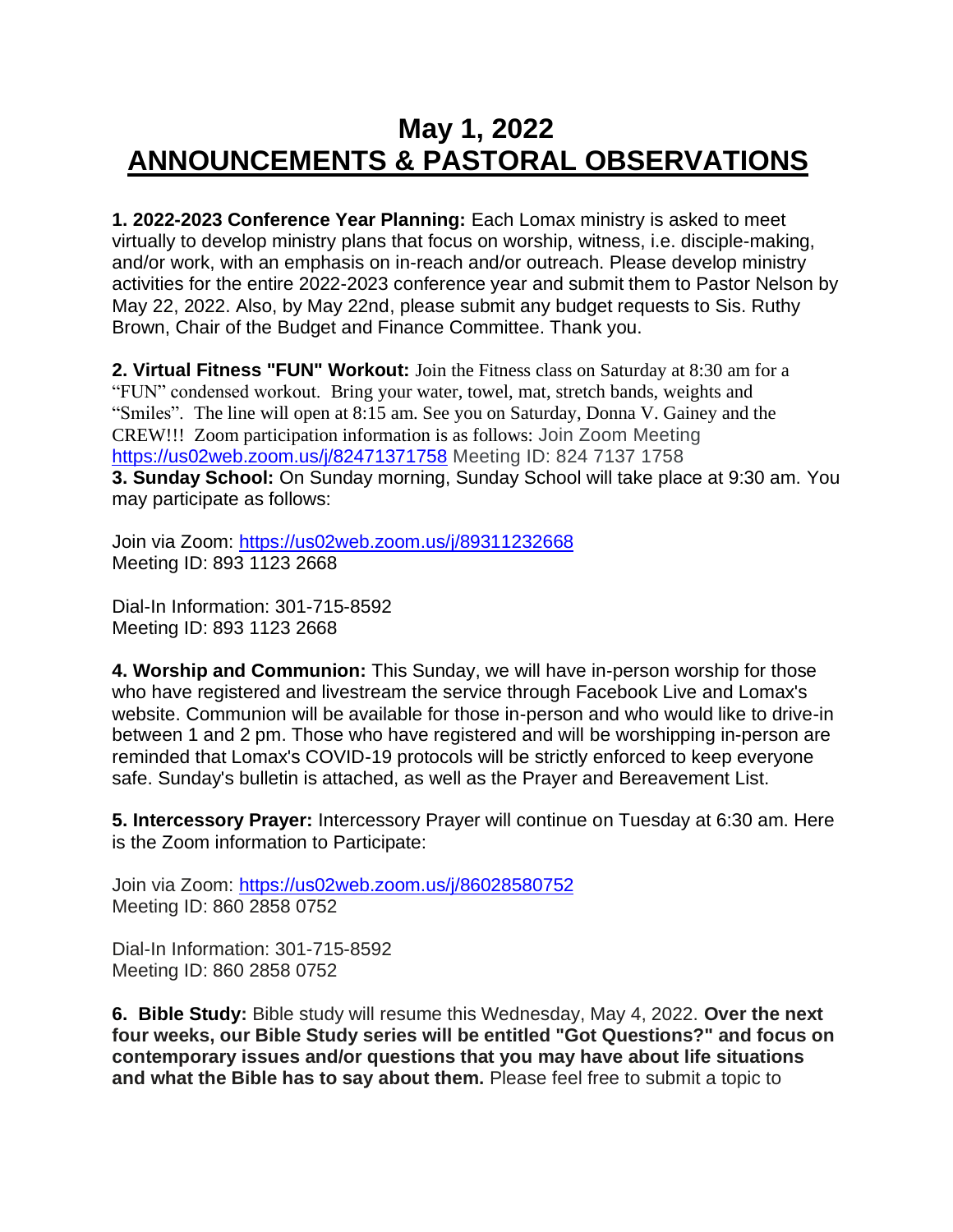Pastor Nelson directly via his email address, avnelsonlaw@msn.com. Zoom participation informatino will be sent out on Tuesday.

. **7. Health Information:** Please see the attached information from Lomax Health Unit about Eye Health.

**8. Grand Opening of the John Robinson, Jr. Town Square:** The Green Valley Civic Association would like to invite you to participate in the celebration and grand opening of our new John Robinson, Jr. Town Square on May 7, 2022. The event will be held from 4:00 - 7:00 p.m. The Town Square is located at 24th between Kenmore St. and Shirlington Rd. As you know, the late Mr. Robinson was a member of Lomax.

**9. Celebrating Mothers/Women:** On Saturday, May 14, 2022, from noon to 2 pm, the Men's Ministry will celebrate the mothers and women of Lomax. Enjoy a soul food lunch and a time of fellowship outside behind Lomax. Margaret's Soul Food Truck & Catering is the vendor expected to provide lunch. More details will follow. (The week after Mother's Day was chosen so as not interfere with other Mother's Day Weekend plans.)

10. Annual Conference: Bishop W. Darin Moore will convene the 193<sup>rd</sup> Annual Session of the Philadelphia and Baltimore Annual Conference Thursday, May 26, 2022, through Saturday, May 28, 2022. The conference will be held at the Bethesda North Marriott Hotel & Conference Center. All persons amenable to the Annual Conference are expected to be present in-person unless excused by Bishop Moore (with a "cc" to Presiding Elder Durant and Pastor Nelson) for health-related reasons. Those persons excused by Bishop Moore will be permitted to participate virtually.

**11. Lomax Membership Conference Assessments:** As we approach the FY 2021/2022 conference year ending, May 31, 2022, we are encouraging members who haven't paid your annual assessment dues of \$350.00 for General Claims \$265.00 and Quarterly Conference \$85.00. Please pay your assessments in order for Lomax to meet its church obligations, and by submitting your donations thru you2r church envelope, Givelify, or you may see your Class Leader or Sis. Ruthy Brown. Thank you in Advance!

**12**. As this pandemic stretches on, please consider increasing the amount that you give to the Ministry of Kindness each week so that we can meet the needs of those who are looking to the church for help. Thank you for your generosity in advance**.**

**13.** During these difficult times, please remember that Lomax has resources to assist those in need, including: the Ministry of Kindness, the Food Pantry, our class Leaders, and our Pastor. Please reach out if you are in need. Please note the confidential phone number for the Food Pantry is: 703-979-8408.d